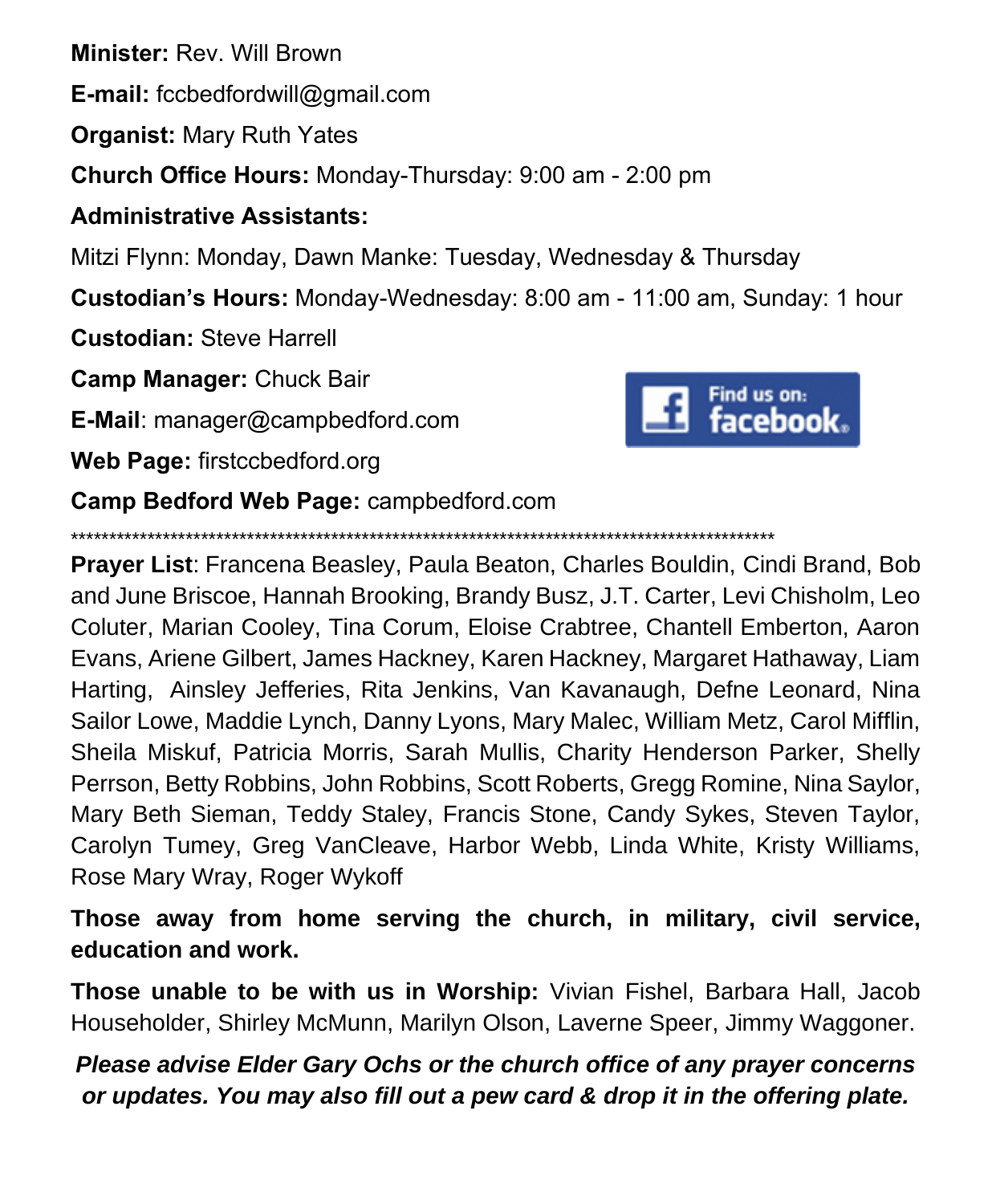

1101  $15^{th}$  Street [www.firstccbedford.org](http://www.firstccbedford.org/) 812-275-4497 Bedford, IN 47421 office@firstccbedford.org  $\sf Reaching~Outward$  to  $\sf C$ onnect  $\sf P$ eople with  $\sf C$ od's  $\sf Abundance$ 



April 3, 2022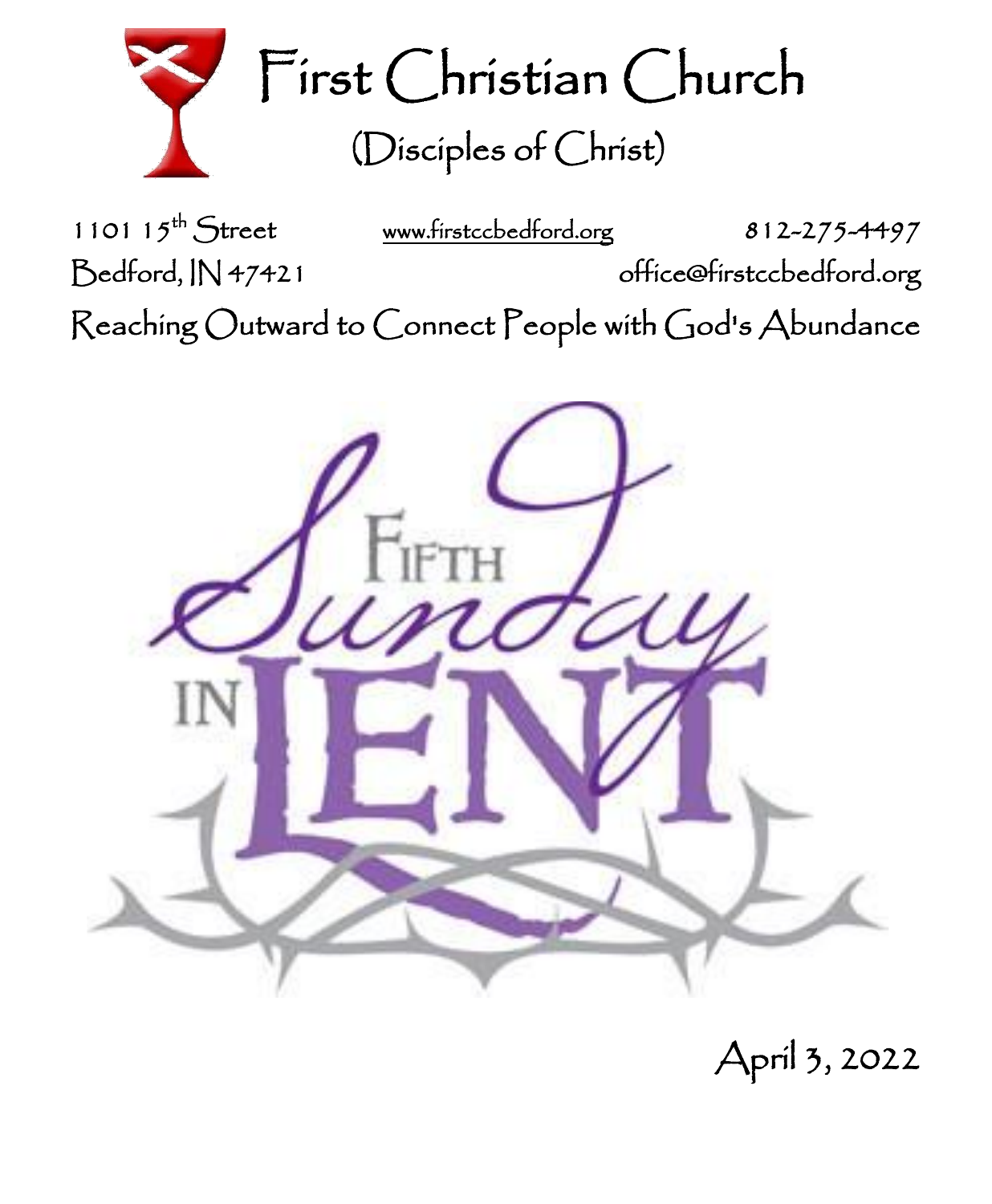#### **April 3, 2022 SERVICE OF WORSHIP 10:30 am**

*Please complete the cream-colored card located in the back of each pew and place it in the offering plate. Help us by filling out the card as completely as you can. You may also use the card to inform the office of any prayer requests, joys, concerns, upcoming events, changes, etc. Turn off cell phones as they may interfere with the live stream. Thank you.* **\*Please Stand (as you are able)** \*\*\*\*\*\*\*\*\*\*\*\*\*\*\*\*\*\*\*\*\*\*\*\*\*\*\*\*\*\*\*\*\*\*\*\*\*\*\*\*\*\*\*\*\*\*\*\*\*\*\*\*\*\*\*\*\*\*\*\*\*\*\*\*\*\*\*\*\*\*\*\*\*\*\*\*\*\*\*\*\*\*\*\*\*\*\*\*\*\*\* **Prelude** If Thou But Trust in God Unfailing - Walther **Welcome and Announcements Rev. Will Brown** \*Call to Worship **Allen Call Contract Call to Worship Elder Susan Maxwell Lewis** Leader: The LORD has done great things for us. **All: Let us rejoice!** Leader: When the LORD restored the fortunes of Zion, **All: Our tongues were filled with shouts of Joy!** Leader: As we prepare for your coming, O LORD, **All: We anticipate the arrival with Joy. \*Opening Hymn** If You Will Trust in God to Guide You #565 (1 & 3) **Children's Moment** Rev. Will also a state of the control of the Rev. Will also a state of the control of the control of the control of the control of the control of the control of the control of the control of the control **A Time of Prayer** Rev. Will and  $\mathbb{R}$  Rev. Will and  $\mathbb{R}$  Rev. Will and  $\mathbb{R}$ **Prayer Hymn** Spirit of the Living God **#259 Lenten Prayer of Confession (In unison)** Concernance Conference **Assurance of Pardon Rev. Will be a set of Pardon Rev. Will be a set of Pardon Pastoral Prayer Lord's Prayer** All **All and All and All and All and All and All and All and All and All and All and All and All and All and All and All and All and All and All and All and All and All and All and All and All and All and A** 

**Our Father, who art in heaven, hallowed be thy name. Thy kingdom come. Thy will be done on earth as it is in heaven. Give us this day our daily bread and forgive us our sins as we forgive those who have sinned against us. And lead us not into temptation but deliver us from evil. For thine is the kingdom, the power and the glory forever. Amen.**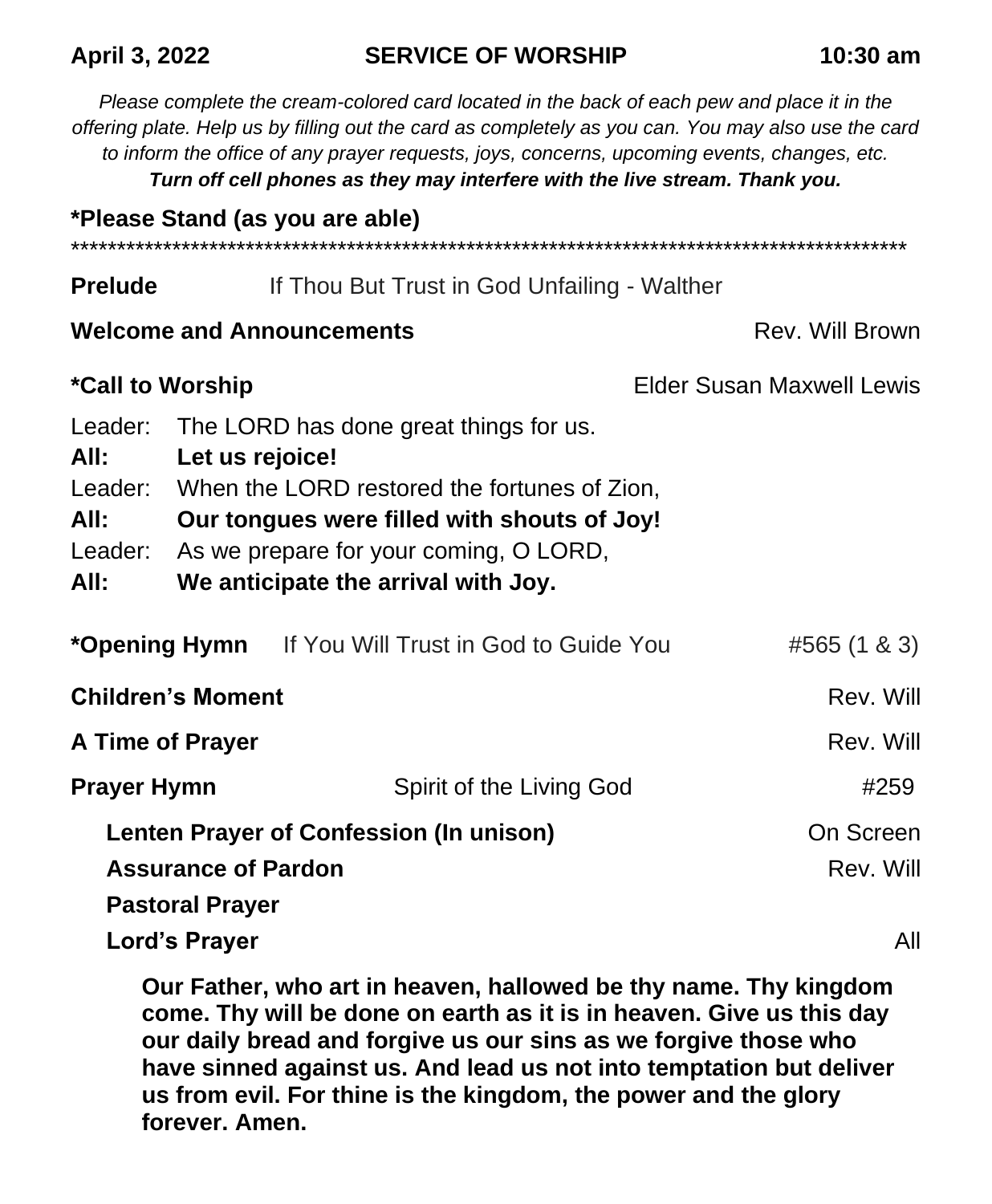|                                                                                                                                                                                           | Passing of the Peace Pastor: Peace be with you All: And also with you                       |              |
|-------------------------------------------------------------------------------------------------------------------------------------------------------------------------------------------|---------------------------------------------------------------------------------------------|--------------|
| <b>Special Music</b>                                                                                                                                                                      | It Is Well With My Soul - arr. Mark Hayes<br>Cathy Allman - Piano & Mary Ruth Yates - Organ |              |
| Intro to Scripture                                                                                                                                                                        |                                                                                             | Rev. Will    |
| <b>Scripture</b>                                                                                                                                                                          | John 12:1-8<br><b>New Revised Standard Version</b>                                          | Elder        |
| <b>Proclamation</b>                                                                                                                                                                       | Carrying the Luggage                                                                        | Rev. Will    |
| *Hymn of Discipleship                                                                                                                                                                     | Here I Am Lord                                                                              | #452 (1 & 2) |
| *Invitation to Giving<br>Elder                                                                                                                                                            |                                                                                             |              |
| All<br>*Doxology<br>Praise God from whom all blessings flow;<br>Praise him, all creatures here below;<br>Praise him above, ye heavenly host:<br>Praise Father, Son, and Holy Ghost. Amen. |                                                                                             |              |
| *Prayer of Dedication<br>Elder                                                                                                                                                            |                                                                                             |              |
| <b>Invitation to Christ's Table</b>                                                                                                                                                       |                                                                                             | Elder        |
| <b>Prayer for the Bread and Cup</b>                                                                                                                                                       |                                                                                             | Elder        |
| <b>Communion Music</b><br>When I Survey the Wondrous Cross - Gordon Young                                                                                                                 |                                                                                             |              |
| <b>Words of Institution</b>                                                                                                                                                               |                                                                                             | Rev. Will    |
| <b>Taking of the Bread and Cup Together</b>                                                                                                                                               |                                                                                             |              |
| *Closing Hymn                                                                                                                                                                             | Lord, Whose Love Through Humble Service #461 (1, 2, & 4)                                    |              |
| *Blessings and Benediction<br>Rev. Will                                                                                                                                                   |                                                                                             |              |
| *Postlude                                                                                                                                                                                 | Voluntary in Classic Style - Gordon Young                                                   |              |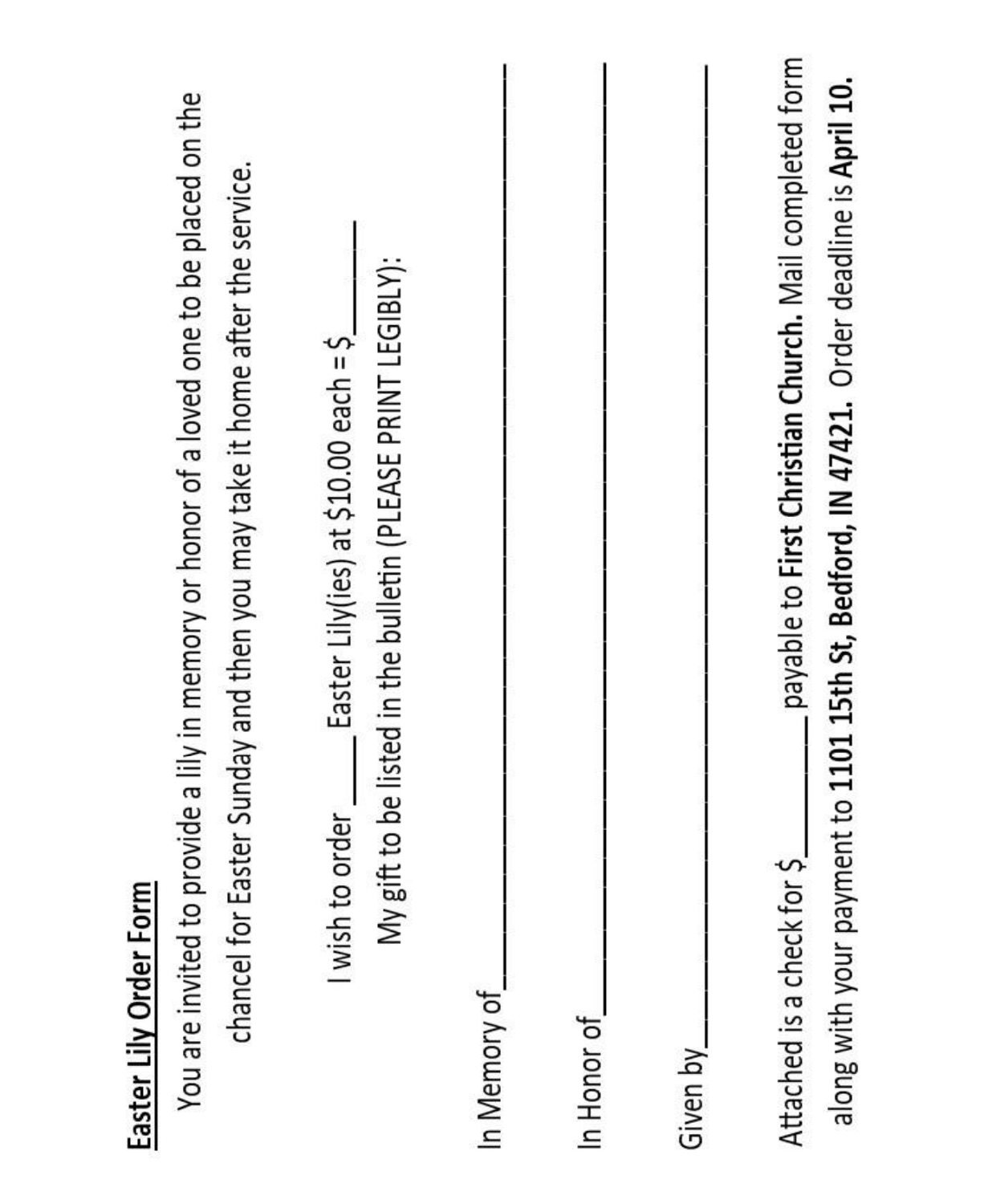

**Outreach Committee Ministry**

We are **collecting FEED MY SHEEP during the month of March**

for L.I.F.E. Pantry. Please place all packages in the baskets located in the foyer. *Any food or items you wish to donate are welcome any month.*

## **SERVING SCHEDULE: April**

Elder: **Susan Maxwell Lewis**

Greeters 15th St **Helen Merchant K St** Pat Merchant **Canopy** Thomas Wilkerson

> Steward: **Suzanne Coleman**



Easter Egg Hunt Bedford Camp Saturday, April 16<sup>th</sup> 1:00 pm

Please plan to be at the Easter Egg Hunt! We will have snacks, treats, crafts and great fellowship.

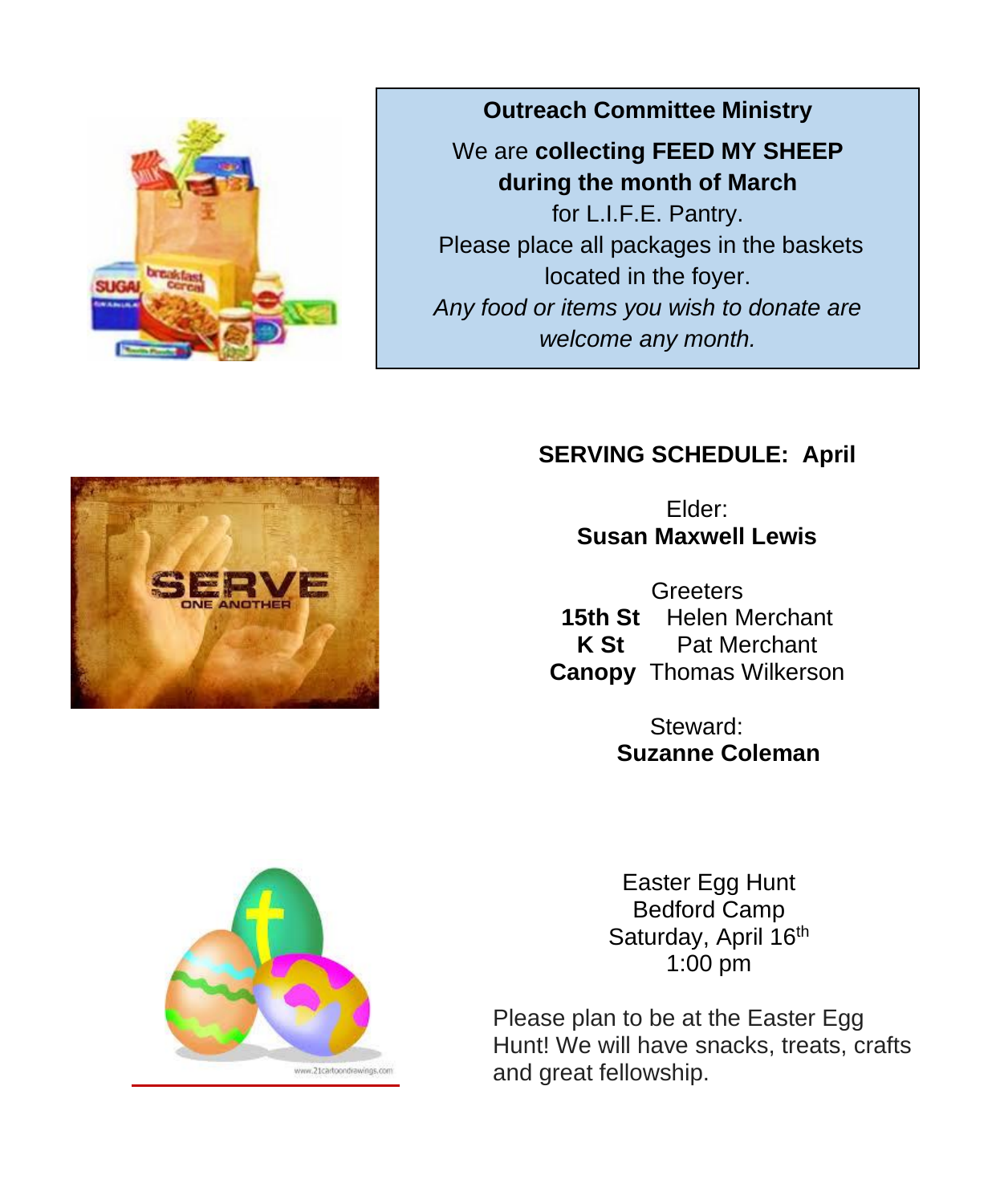

# **Disciples Women's Fellowship Monday, April 11, starting at 7:00 p.m.**

We will gather in the Parlor for a devotional led by Treva Olson. Then it's off to the Fellowship Hall to enjoy some light refreshments prepared by Mary Ruth Yates, Cathy Allman & Helen Merchant. All women are invited to enjoy this wonderful time of fellowship.

# **Let the study of the Bible begin!**

Please join us for the weekly Pastor's Bible Study class each **Sunday at 9:30 am in the Library.** No reading is required before class; just bring your Bible, a smile, an open mind, a warm heart and a willingness to encounter the Word of God. FYI…the study will be on ZOOM as well. If you would like to participate in that way you are certainly welcome. Feel free to contact the office for the ZOOM information.